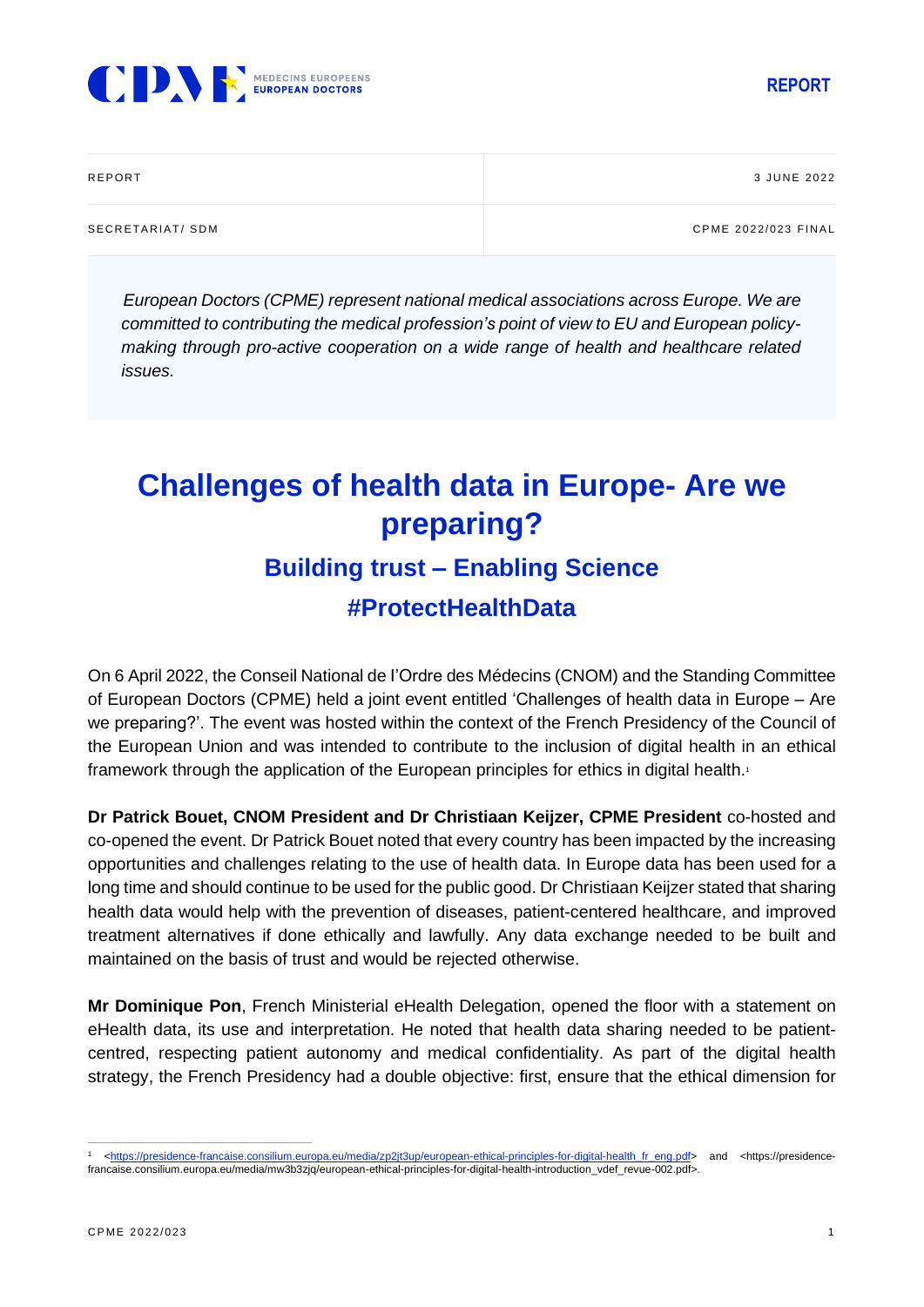

health data processing was respected; second, develop the digital single market. He further noted that the French digital roadmap was based on three principles - ethics, sovereignty, and transparency - and that ethics would be at the forefront of their efforts. Ethics consisted of four other principles: do good (beneficence), do no harm (nonmaleficence), autonomy, and justice. These principles were at the heart of the framework. With regards to sovereignty, Mr Pon mentioned that there was a need to oversee the platforms where health data was currently being exchanged, in order to control their destiny. He said that *"these platforms should be made by us*." Since 3 February 2022, *"Mon [espace](https://www.monespacesante.fr/) sante"* had been provided to all citizens in France, where citizens could store their health data in a safe way and share it with healthcare professionals, respecting personal data protection and ensuring data integrity. This way citizens would be active in relation to their own care. The platform also had a secure messaging system where the patient could discuss with the doctor. He concluded by referring to the European Health Data Space (EHDS) and that ethics would be a main pillar therein.

**Dr Jacqueline Rossant-Lumbroso**, CPME Vice President moderated the panel discussion. The main highlights were the following:

**Mr Gérard Raymond**, France Assos Santé President, gave an overview of his perspective on the exchange of health data in France, the role that doctors should have, whether patients would be open to health care data exchange and how patient trust could be built. He noted that France had a healthy democracy where patients were entitled to help, assess, and have an active voice about their healthcare system. He welcomed the French eHealth strategy that was now becoming an EU strategy. Four principles needed to be respected in order to build patients' trust: ethics, transparency, humanism and solidarity. It was important that patients were reassured and that they trusted how their data was being stored and used. He mentioned that the tools made available in the eHealth framework needed to bring added value, to improve patient health as well as relationships between healthcare professionals and patients. The health space in this digital health platform – *the "Mon espace santé"* - did this since everyone had their own storage site where they could access their data. He stated that patients were becoming real managers of their data and that they needed to be convinced that health data stored and collected in an anonymous way could help improve the healthcare system. However, the challenge was to win the patient's trust. He noted that patients were active partners in the creation of this digital framework and that people need to be convinced that these tools were for everyone's benefit and that it could help enhance patient-doctor relationship, and patient-research relationship in healthcare. In order to build patient trust, Mr Ramond noted that it was important to listen to patients more effectively and that physicians need to be open to what patients were saying. If patients felt free to exchange ideas, then they would be more inclined to exchange data. To build trust it could be useful to focus on people with chronic diseases such as diabetes or heart diseases, for a pilot study to show the advantages of these processing health data and expand the model to other patients in a second step.

**Ms Jessy Pollux**, CNOM Data Protection Officer (DPO), explained why CNOM had a DPO and the challenges that DPOs faced daily. CNOM collected data, had health databases, and therefore needed to comply with regulations on data protection, which necessitate a DPO. DPOs provide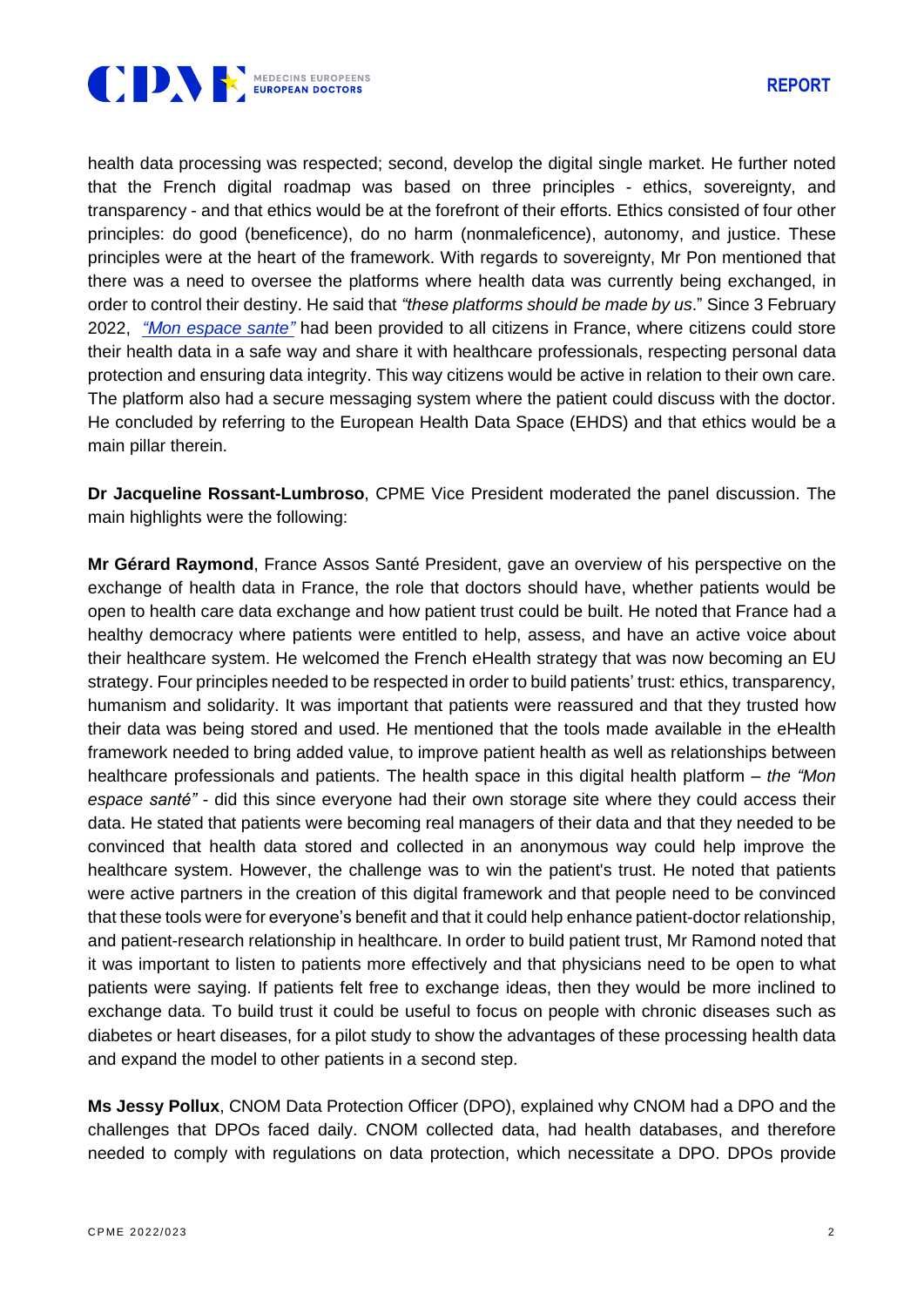

independent advice that help managers make the right decision, respecting the data subject rights, and to be coherent from a legal, technical, and organisational point of view. According to Ms Pollux, DPOs have a crucial role in the safe exchange of data, such as securing doctor's digital identity. DPOs would face many challenges. First, for Ms Pollux, the DPO needed to reconcile three different actors and interests: the Medical Council while carrying out its public role, doctors, and patients. Second, DPOs must follow the ever-increasing legislative requirements to keep up with procedures and processes. There were many new French and European laws to ensure safe data usage in the past years. Sometimes there were too many which caused for more constraints than advantages. Third, there were cyber threats every minute – health data was very valuable for cyber criminals.

**Mr Markus Kalliola,** Project director from the Finnish Innovation Fund Sitra, gave an overview about how Finland was facing health data sharing, what measures had been taken, and the TEHDAS activities. Mr Kalliola noted that Finland had taken multiple measures to ensure data sharing, which could be divided in primary and secondary use of health data. For primary use, Finland had a central patient archive where patients could see their own health data and prescriptions. For secondary data, meaning using health data for purposes other than the primary reason for which they were originally collected, Finland had a novel set up. A new act had been passed in the parliament called the [Findata.](https://findata.fi/en/) This organisation collected data, pseudonymized it and provided permits to data users under certain conditions. Researchers who applied for this data could access it from a secure environment. Once the research was concluded, the data they received was removed from the secure environment. People in Finland can opt-out from Findata, but many did not do this, as the Finish citizens trusted the government.

**Mr Kalliola,** also informed about the Joint Action Towards the European Health Data Space (TEHDAS). This was an action funded by Member States and the European Commission to support them in building the EHDS and developing principles for the cross border secondary use of health data. A regulation on the EHDS was expected early next month. Mr. Kalliola believed that the impact for doctors on the secondary use of data would be limited, although for the primary use of data the impact would be high.

**Dr Ignacio Alamillo-Domingo,** Spanish Medical Council digital transformation director, provided an overview of the main risks for doctors and the healthcare sector infrastructure. He also explained what consisted of self-sovereign identity (SSI), why it was needed and how would it work. Mr Alamillo-Domingo informed that the SSI was a new way to manage identity giving individuals control of their digital identities. He highlighted four main risks in digital health. The first risk was about identity theft of doctors or patients, as there was no assurance that a medical doctor or a patient was indeed a medical doctor or patient, which would have a possible impact on prescriptions. The second risk was about legal validity and recognition of medical documents (e.g prescriptions, certificates) as platforms were adopting different types of electronic signatures. Documents would need to be qualified in terms of admissibility. The third risk was about not being able to connect to patients' records across borders. Several agreements and circles of trust were needed. The fourth risk was about the legal position of being a data controller of patient data. Medical doctors were liable for ensuring that there were security measures in place by platforms where patient data is held or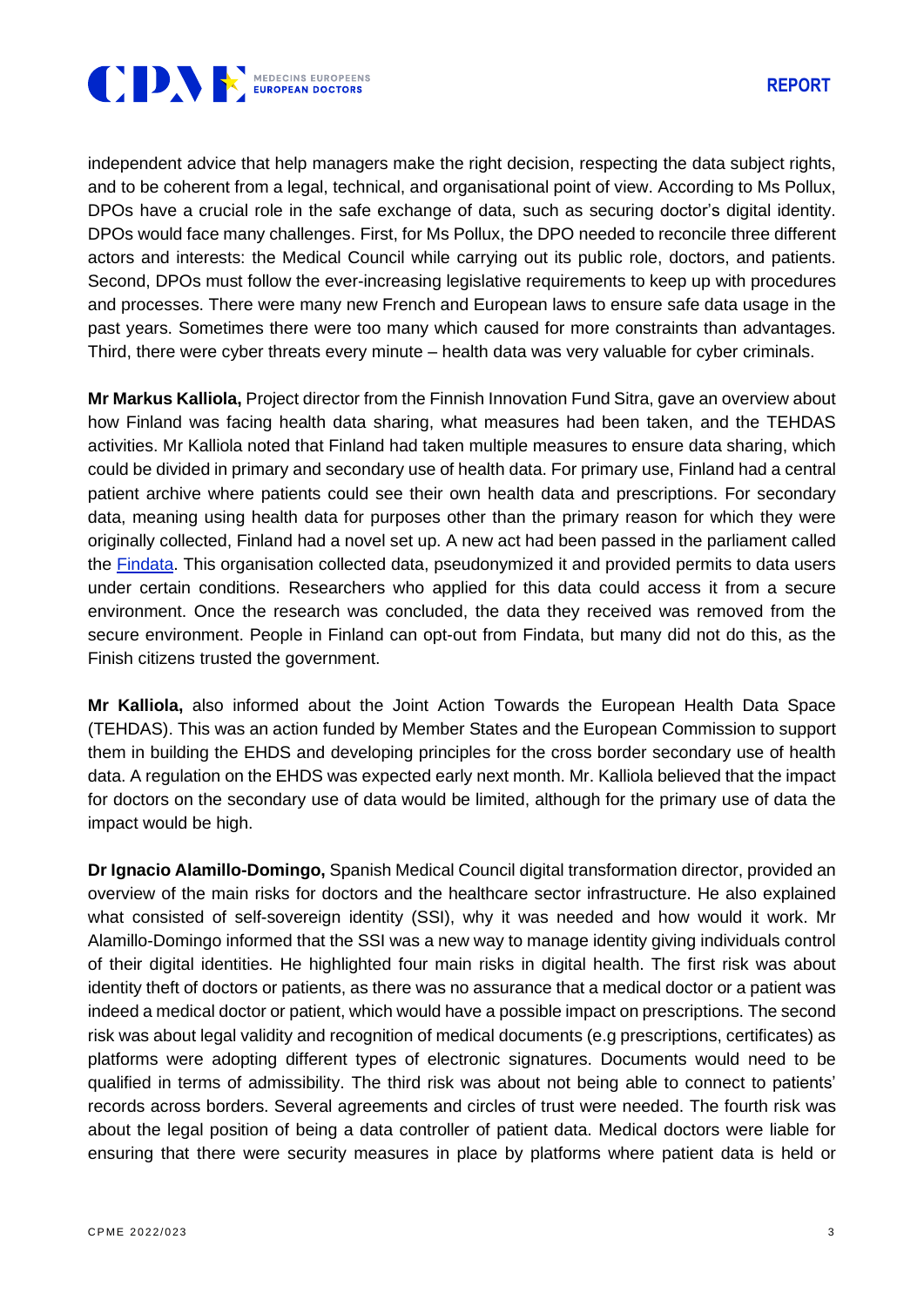

exchanged. There was a need for solutions to all these risks, otherwise it was too risky to add doctors to these platforms and conduct medical acts. For Dr Alamillo-Domingo, the SSI would help and it would be equivalent to a national identity card. It would be possible to prove one's identity via an electronic card which would be stored in mobile phones. A legislative proposal had been launched by the European Commission called the "eIDAS Regulation" or the digital identity act.<sup>2</sup> From a medical perspective, physicians would be able to show their identity when accessing digital health data in another Member State and would be able to access to it directly.

## **Recommendations**

In order to be prepared for the digitalisation of healthcare in Europe, Mr Raymond recommended that the relevant actors discussed together these issues and expressed their concerns. Ms Pollux proposed that medical associations continue to invest in digital education. Mr Kalliola noted that voluntary cooperation between Member States was no longer sufficient and there was a need to focus on permanent structures embedded in law. Dr Alamillo-Domingo believed that the role of medical associations should be to provide secure systems to doctors. Moreover, professional associations should bear the responsibility of proving the identity and qualification of a medical doctor. Doctors should have a usable qualified identity in their digital wallet. Mr Pon noted that digital health needed to be built step by step. Digital tools were not just tools but an environment. There was a need to understand the magnitude of digital health and to think about it together. Otherwise, big data companies would take over, and that would not guarantee a safe Europe.

## **Discussion**

A debate followed about whether patients could potentially sell their health data and whether doctors should share their data for research or policy-making purposes, and in doing so if they should receive monetary compensation, academic credits, or a symbolic reference. Mr Raymond considered that data belonged to an individual rather than to a doctor. If data was given to doctors, then it was their responsibility to hold on to this data. If data had been processed and made anonymised, then it was important that patients were kept up to date about the research that was being conducted. Selling data, in his view, was not ethical. Mr Kalliola noted that Finland did not allow for health data to be sold, although that there was a cost/fee for accessing to health data. Dr Alamillo-Domingo mentioned that doctors had started using digital platforms, which had their own way of storing data. It was important to make sure that these platforms did not allow health data to be sold. Ms Pollux added that sooner or later health data will be resold either by the doctor, by the patient or by platforms. It is important to anticipate this because currently entities already give their health data via connected objects (connected watch, smartphone etc.). In fact, platforms had data that they could exploit.

A question was raised by Mr Rudolf Reibel (Head of Brussels Office of the German Medical Association) regarding the secondary use of data. He mentioned that there was a large agreement

<sup>&</sup>lt;sup>2</sup> Regulation (EU) No 910/2014 of the European Parliament and of the Council of 23 July 2014 on electronic identification and trust services for electronic transactions in the internal market and repealing Directive 1999/93/EC, OJ L 257, 28.8.2014, p. 73–114.